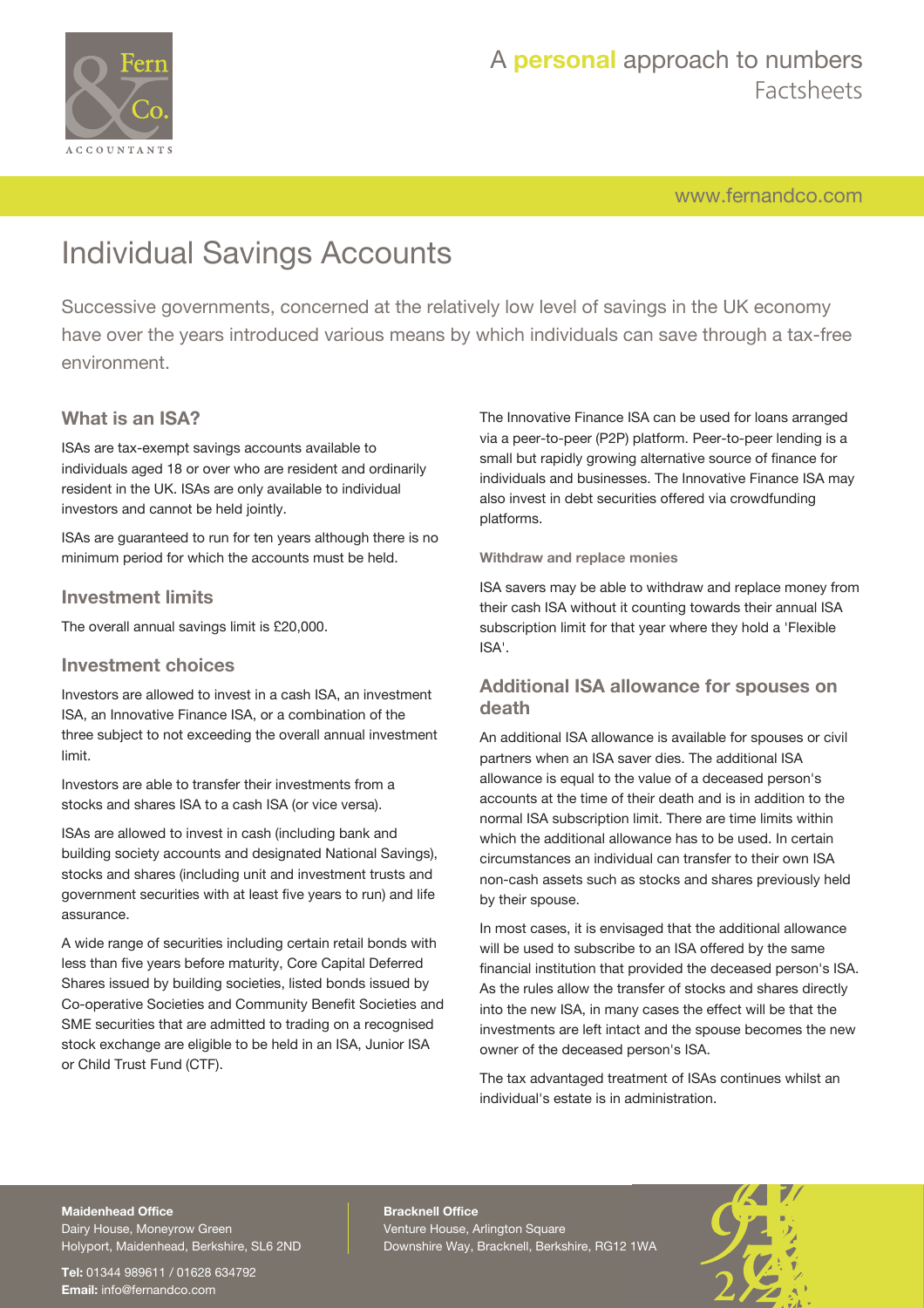

# A **personal** approach to numbers Factsheets

### [www.fernandco.com](http://www.fernandco.com)

#### **Tax advantages**

The income from ISA investments is exempt from income tax.

Any capital gains made on investments held in an ISA are exempt from capital gains tax.

#### **Uses of an ISA**

Many people use an ISA in the first instance, to save for a rainy day. Since they were first introduced people have used them to save for retirement, to complement their pension plans or to save for future repayment of their mortgage to give just a few examples. We have known young people, wary of commitment to long-term saving start an ISA and when more certain of the future use it as a lump sum to start another financial plan.

### **Help to Buy ISA**

The Help to Buy ISA, which provides a tax-free savings account for first time buyers wishing to save for a home.

The scheme will provide a government bonus to each person who has saved into a Help to Buy ISA at the point they use their savings to purchase their first home. For every £200 a first time buyer saves, the government will provide a £50 bonus up to a maximum bonus of £3,000 on £12,000 of savings.

Help to Buy ISAs are subject to eligibility rules and limits:

- An individual is only eligible for one account throughout the lifetime of the scheme and it is only available to first time buyers.
- Interest received on the account will be tax-free.
- Savings are limited to a monthly maximum of £200 with an opportunity to deposit an additional £1,000 when the account is first opened.
- The government will provide a 25% bonus on the total amount saved including interest, capped at a maximum of £3,000 which is tax-free.
- The bonus will be paid when the first home is purchased.
- The bonus can only be put towards a first home located in the UK with a purchase value of £450,000 or less in London and £250,000 or less in the rest of the UK.
- The government bonus can be claimed at any time, subject to a minimum bonus amount of £400.
- The accounts are limited to one per person rather than one per home so those buying together can both receive a bonus.

Help to Buy ISA accounts were available until 30 November 2019, when this type of account was withdrawn for new savers. Those individuals that already have an account can keep saving until 30 November 2029, when accounts will close to additional contributions. An individual must claim their bonus by 1 December 2030.

#### **Lifetime ISA**

A Lifetime ISA is available for adults under the age of 40. Individuals are able to contribute up to £4,000 per year and receive a 25% bonus on the contributions from the government. Funds, including the government bonus, can be used to buy a first home at any time from 12 months after opening the account, and can be withdrawn from age 60 completely tax-free.

Further details of the Lifetime ISA are as follows:

- Any savings an individual puts into the account before their 50th birthday will receive an added 25% bonus from the government.
- There is no maximum monthly contribution and up to £4,000 a year can be saved into a Lifetime ISA.
- The detailed rules are based on those for the Help to Buy ISA, in that the withdrawal must be for the purchase of a property for the first-time buyer to live in as their only residence and not buy-to-let. There are differences, however. In particular, the bonuses within the Lifetime ISA can be used to fund the initial deposit on the home whereas the Help to Buy bonus can only fund the completion of the purchase.

#### **Maidenhead Office**

Dairy House, Moneyrow Green Holyport, Maidenhead, Berkshire, SL6 2ND

**Tel:** 01344 989611 / 01628 634792 **Email:** [info@fernandco.com](mailto:info@fernandco.com)

**Bracknell Office** Venture House, Arlington Square Downshire Way, Bracknell, Berkshire, RG12 1WA